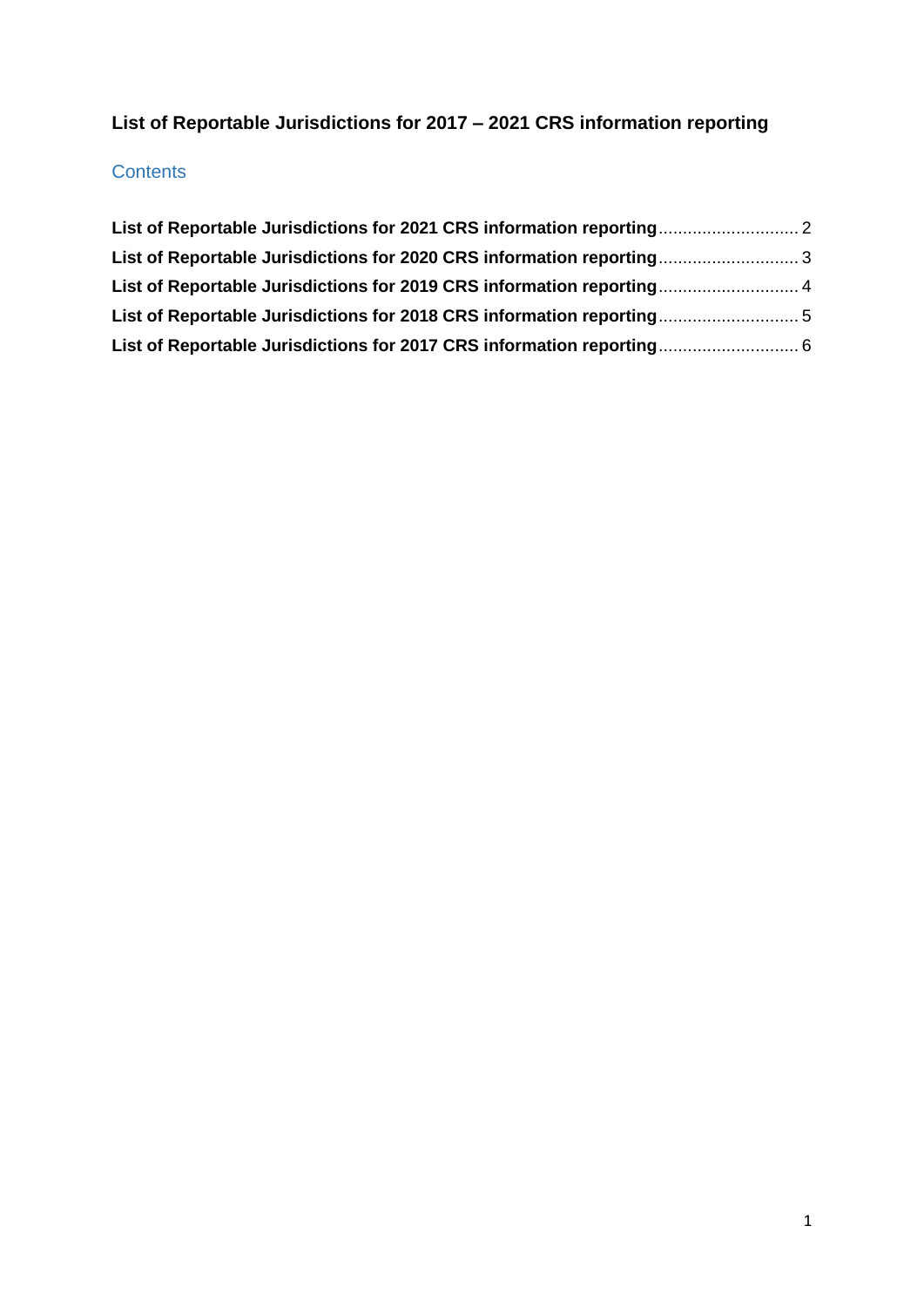## <span id="page-1-0"></span>**List of Reportable Jurisdictions for 2021 CRS information reporting**

Submission from SGFIs by **31 May 2022** *Updated as of 3 February 2022*

### **New Reportable Jurisdictions added for Reporting Year 2021**

| Albania        | Ecuador | Kazakhstan     | <b>Saint Lucia</b> |
|----------------|---------|----------------|--------------------|
| <b>Andorra</b> | Grenada | <b>Nigeria</b> |                    |

| <b>Albania</b>                | <b>Denmark</b>       | Italy              | Peru                  |
|-------------------------------|----------------------|--------------------|-----------------------|
| Andorra                       | <b>Ecuador</b>       | Japan              | Poland                |
| Antigua and<br><b>Barbuda</b> | Estonia              | Jersey             | Portugal              |
| Argentina                     | <b>Faroe Islands</b> | <b>Kazakhstan</b>  | Russian<br>Federation |
| Australia                     | Finland              | Korea              | <b>Saint Lucia</b>    |
| Austria                       | France               | Latvia             | San Marino            |
| Azerbaijan                    | Germany              | Liechtenstein      | Saudi Arabia          |
| <b>Barbados</b>               | Gibraltar            | Lithuania          | Seychelles            |
| Belgium                       | Greece               | Luxembourg         | Slovak Republic       |
| <b>Brazil</b>                 | Greenland            | Malaysia           | Slovenia              |
| Canada                        | Grenada              | Malta              | South Africa          |
| Chile                         | Guernsey             | <b>Mauritius</b>   | Spain                 |
| China                         | Hong Kong            | Mexico             | Sweden                |
| Colombia                      | Hungary              | Monaco             | Switzerland           |
| Cook Islands                  | Iceland              | <b>Netherlands</b> | Turkey                |
| Costa Rica                    | India                | New Zealand        | <b>United Kingdom</b> |
| Curacao                       | Indonesia            | <b>Nigeria</b>     | Uruguay               |
| Croatia                       | Ireland              | Norway             |                       |
| Cyprus                        | Isle of Man          | Pakistan           |                       |
| <b>Czech Republic</b>         | <b>Israel</b>        | Panama             |                       |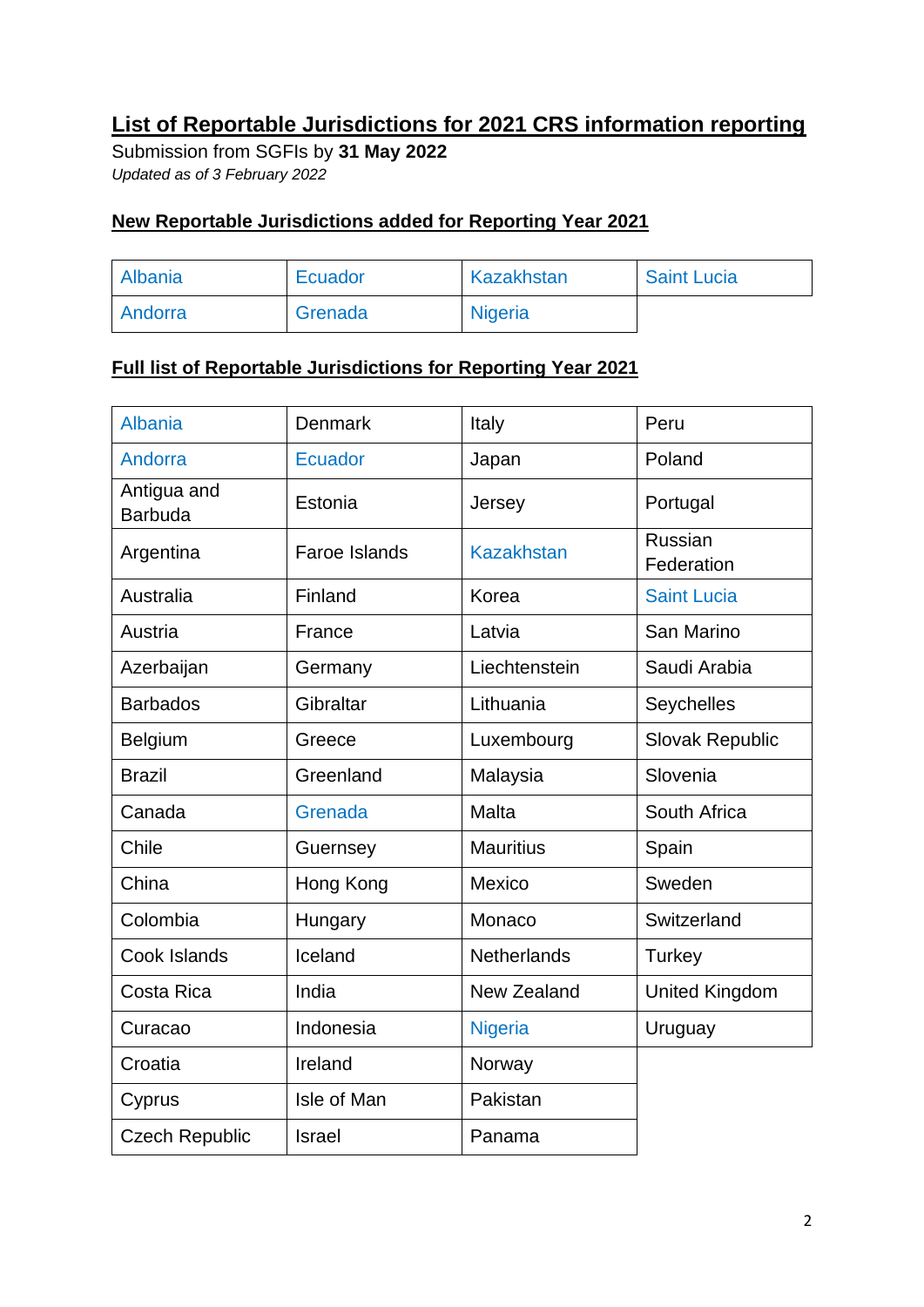## <span id="page-2-0"></span>**List of Reportable Jurisdictions for 2020 CRS information reporting**

Submission from SGFIs by **31 May 2021** *Updated as of 9 February 2021*

### **New Reportable Jurisdictions added for Reporting Year 2020**

| <b>Costa Rica</b> | Curacao | Peru | urkey |
|-------------------|---------|------|-------|
|                   |         |      |       |

<span id="page-2-1"></span>

| Antigua and<br><b>Barbuda</b> | Faroe Islands | Latvia                | Seychelles            |
|-------------------------------|---------------|-----------------------|-----------------------|
| Argentina                     | Finland       | Liechtenstein         | Slovak Republic       |
| Australia                     | France        | Lithuania             | Slovenia              |
| Austria                       | Germany       | Luxembourg            | South Africa          |
| Azerbaijan                    | Gibraltar     | Malaysia              | Spain                 |
| <b>Barbados</b>               | Greece        | Malta                 | Sweden                |
| Belgium                       | Greenland     | <b>Mauritius</b>      | Switzerland           |
| <b>Brazil</b>                 | Guernsey      | Mexico                | <b>Turkey</b>         |
| Canada                        | Hong Kong     | Monaco                | <b>United Kingdom</b> |
| Chile                         | Hungary       | <b>Netherlands</b>    | Uruguay               |
| China                         | Iceland       | New Zealand           |                       |
| Colombia                      | India         | Norway                |                       |
| Cook Islands                  | Indonesia     | Pakistan              |                       |
| <b>Costa Rica</b>             | Ireland       | Panama                |                       |
| Curacao                       | Isle of Man   | Peru                  |                       |
| Croatia                       | <b>Israel</b> | Poland                |                       |
| Cyprus                        | Italy         | Portugal              |                       |
| <b>Czech Republic</b>         | Japan         | Russian<br>Federation |                       |
| <b>Denmark</b>                | Jersey        | San Marino            |                       |
| Estonia                       | Korea         | Saudi Arabia          |                       |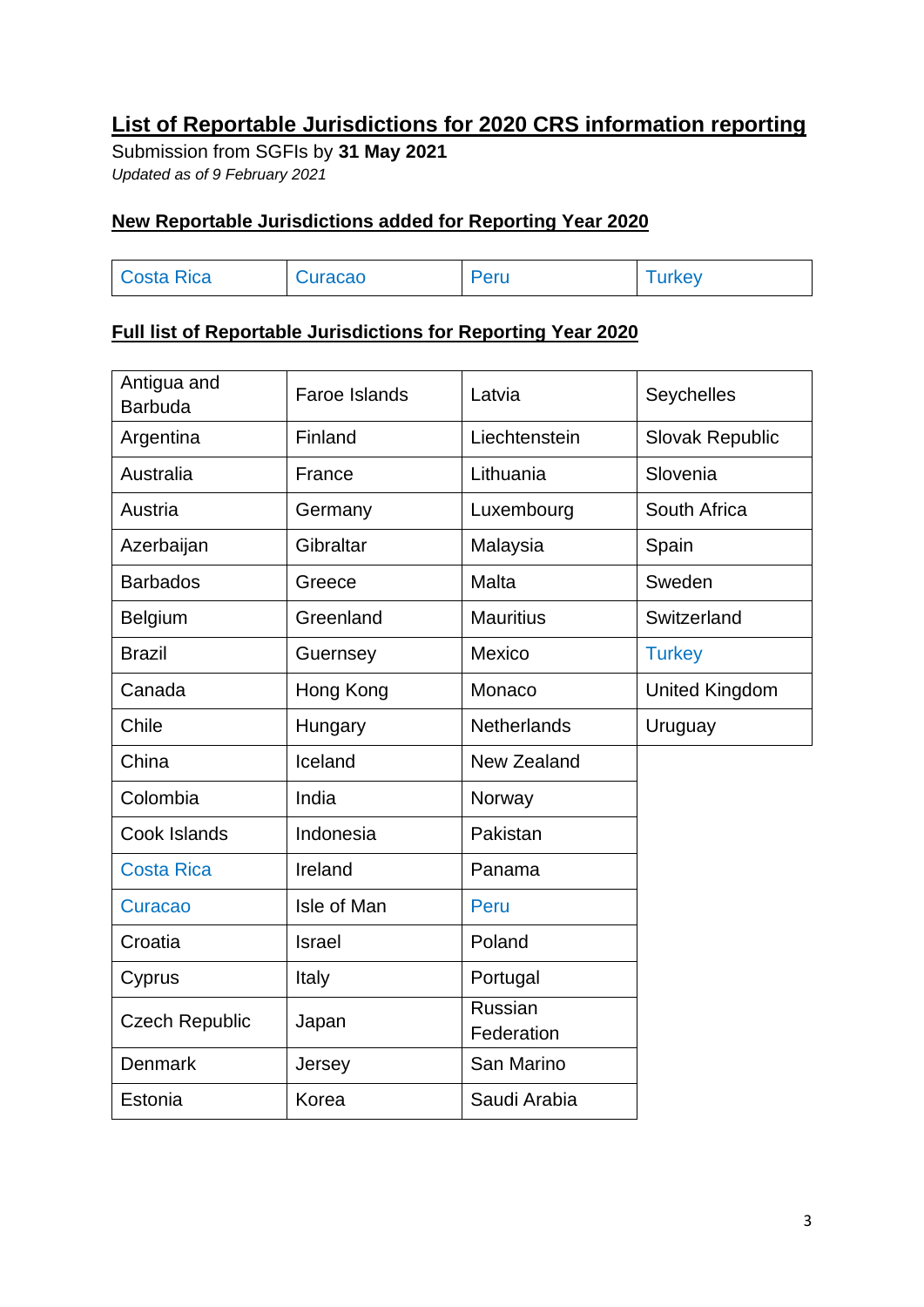### **List of Reportable Jurisdictions for 2019 CRS information reporting**

Submission from SGFIs by **31 May 2020** *Updated as of 11 February 2020*

### **New Reportable Jurisdictions added for Reporting Year 2019**

| <b>Cook Islands</b> | <b>Cyprus</b> | <b>Mauritius</b> |
|---------------------|---------------|------------------|

<span id="page-3-0"></span>

| Antigua and<br><b>Barbuda</b> | France        | Lithuania                    | South Africa          |
|-------------------------------|---------------|------------------------------|-----------------------|
| Argentina                     | Germany       | Luxembourg                   | Spain                 |
| Australia                     | Gibraltar     | Malaysia                     | Sweden                |
| Austria                       | Greece        | Malta                        | Switzerland           |
| Azerbaijan                    | Greenland     | <b>Mauritius</b>             | <b>United Kingdom</b> |
| <b>Barbados</b>               | Guernsey      | Mexico                       | Uruguay               |
| <b>Belgium</b>                | Hong Kong     | Monaco                       |                       |
| <b>Brazil</b>                 | Hungary       | <b>Netherlands</b>           |                       |
| Canada                        | Iceland       | New Zealand                  |                       |
| Chile                         | India         | Norway                       |                       |
| China                         | Indonesia     | Pakistan                     |                       |
| Colombia                      | Ireland       | Panama                       |                       |
| <b>Cook Islands</b>           | Isle of Man   | Poland                       |                       |
| Croatia                       | <b>Israel</b> | Portugal                     |                       |
| <b>Cyprus</b>                 | Italy         | <b>Russian</b><br>Federation |                       |
| <b>Czech Republic</b>         | Japan         | San Marino                   |                       |
| <b>Denmark</b>                | Jersey        | Saudi Arabia                 |                       |
| Estonia                       | Korea         | Seychelles                   |                       |
| <b>Faroe Islands</b>          | Latvia        | <b>Slovak Republic</b>       |                       |
| Finland                       | Liechtenstein | Slovenia                     |                       |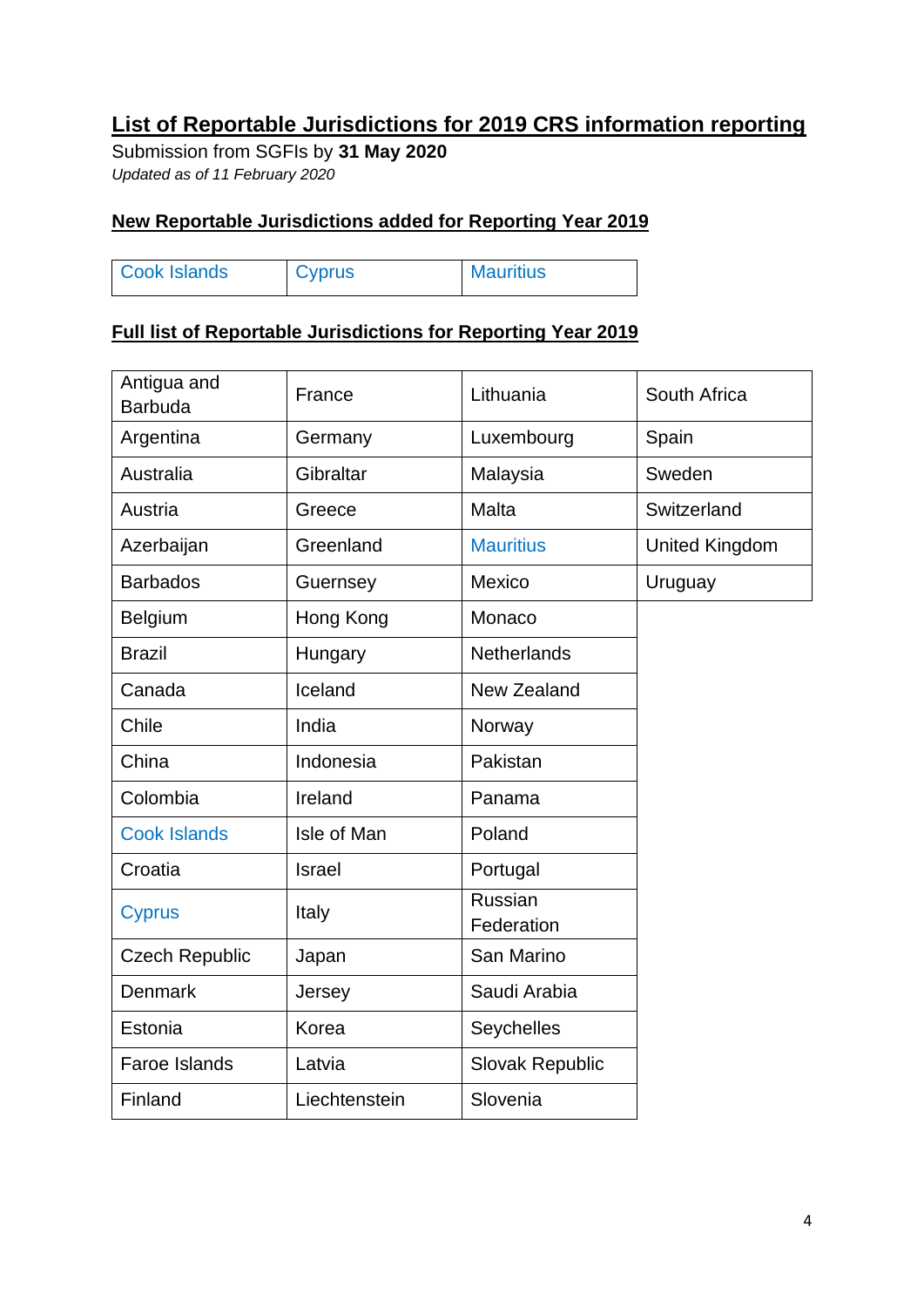## **List of Reportable Jurisdictions for 2018 CRS information reporting**

Submission from SGFIs by **31 May 2019** *Updated as of 06 March 2019* 

### **New Reportable Jurisdictions added for Reporting Year 2018**

| Antigua and    | Monaco |
|----------------|--------|
| <b>Barbuda</b> |        |

| Antigua and<br><b>Barbuda</b> | Germany       | Luxembourg            | Sweden                |
|-------------------------------|---------------|-----------------------|-----------------------|
| Argentina                     | Gibraltar     | Malaysia              | Switzerland           |
| Australia                     | Greece        | <b>Malta</b>          | <b>United Kingdom</b> |
| Austria                       | Greenland     | Mexico                | Uruguay               |
| Azerbaijan                    | Guernsey      | <b>Monaco</b>         |                       |
| <b>Barbados</b>               | Hong Kong     | <b>Netherlands</b>    |                       |
| Belgium                       | Hungary       | <b>New Zealand</b>    |                       |
| <b>Brazil</b>                 | Iceland       | Norway                |                       |
| <b>Bulgaria</b>               | India         | Pakistan              |                       |
| Canada                        | Indonesia     | Panama                |                       |
| Chile                         | Ireland       | Poland                |                       |
| China                         | Isle of Man   | Portugal              |                       |
| Colombia                      | <b>Israel</b> | Russian<br>Federation |                       |
| Croatia                       | Italy         | San Marino            |                       |
| <b>Czech Republic</b>         | Japan         | Saudi Arabia          |                       |
| <b>Denmark</b>                | Jersey        | <b>Seychelles</b>     |                       |
| Estonia                       | Korea         | Slovak Republic       |                       |
| Faroe Islands                 | Latvia        | Slovenia              |                       |
| Finland                       | Liechtenstein | South Africa          |                       |
| France                        | Lithuania     | Spain                 |                       |